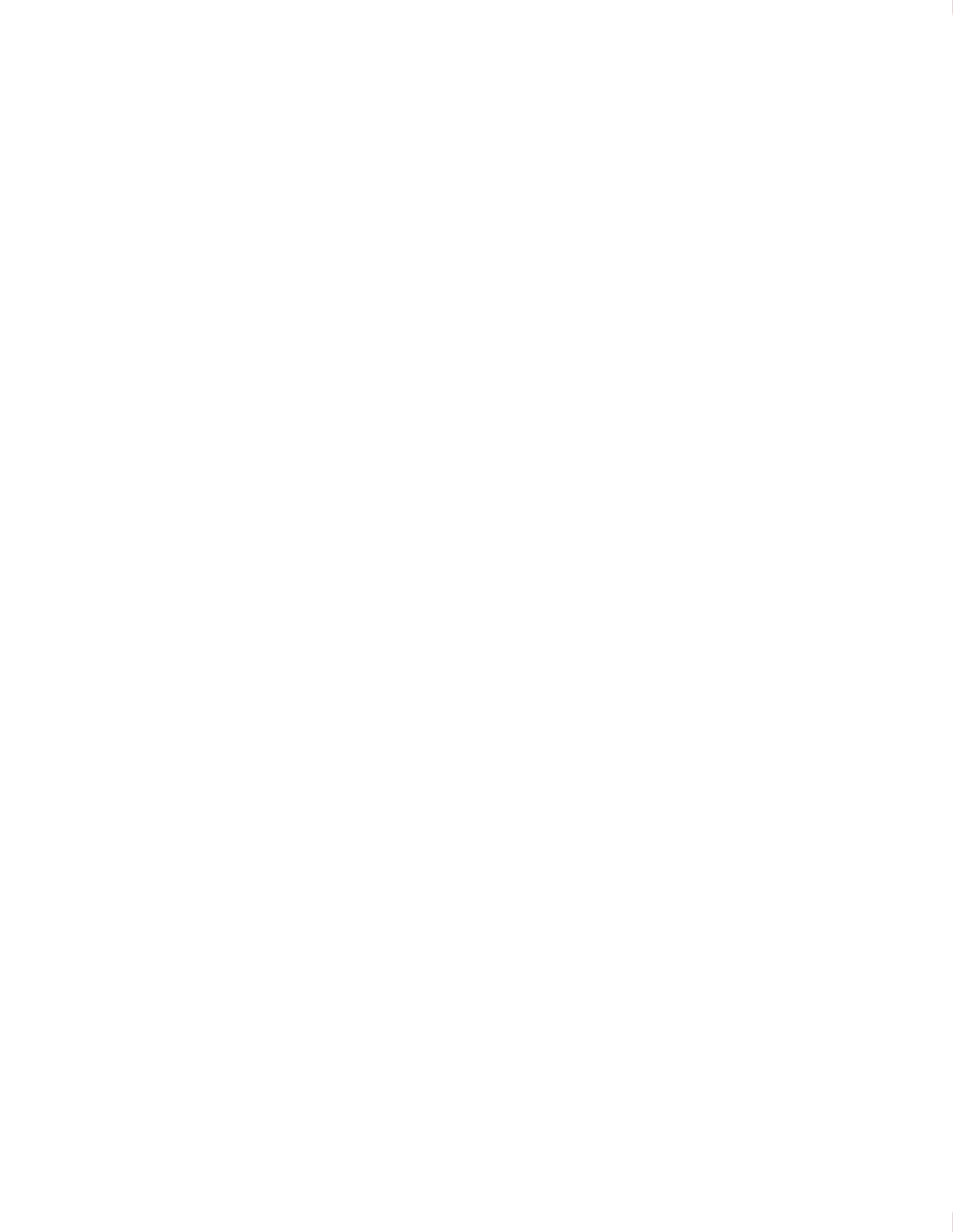What is one of the most often overlooked elements in a company's international marketing strategy that can determine the success or failure of a product or service in overseas markets? The answer is one word – culture. Forget or trivialize this important ingredient, and your marketing campaign or website runs the risk of failing to attract potential buyers at best, or at worst, alienating or offending millions of people. This White Paper will explain why culture is so important to the financial success of your company and how it should impact the decisions you make, your interactions with customers, your advertising strategies, and your website localization.

Culture is multifaceted and comprised of many different elements that have been passed down for generations, including knowledge, belief systems, experiences, values, attitudes, religion, art, ideas, laws, morals, customs, and ways of perceiving the world. Though there is no one particular agreed upon definition, most of the attempts to define culture share some combination of the components listed above.

To make understanding culture more difficult, however, many cultural aspects are invisible at first glance. For example, when you travel to a new country, it is easy to see differences in music, food, clothing, architecture, language, religious practices, ways of greetings, and other behaviours. It is only after time, study, and immersion in a particular culture that you begin to understand and appreciate the deeper and often invisible aspects of culture (which in turn impact the visible forms), including religious beliefs, gender relations, styles of communication, and beliefs concerning the role and importance of the family in society.

*"The failure to understand cultural differences can bear serious consequences." – David A. Ricks*

**wintranslation**  $\widehat{\mathsf{}}\mathsf{3}$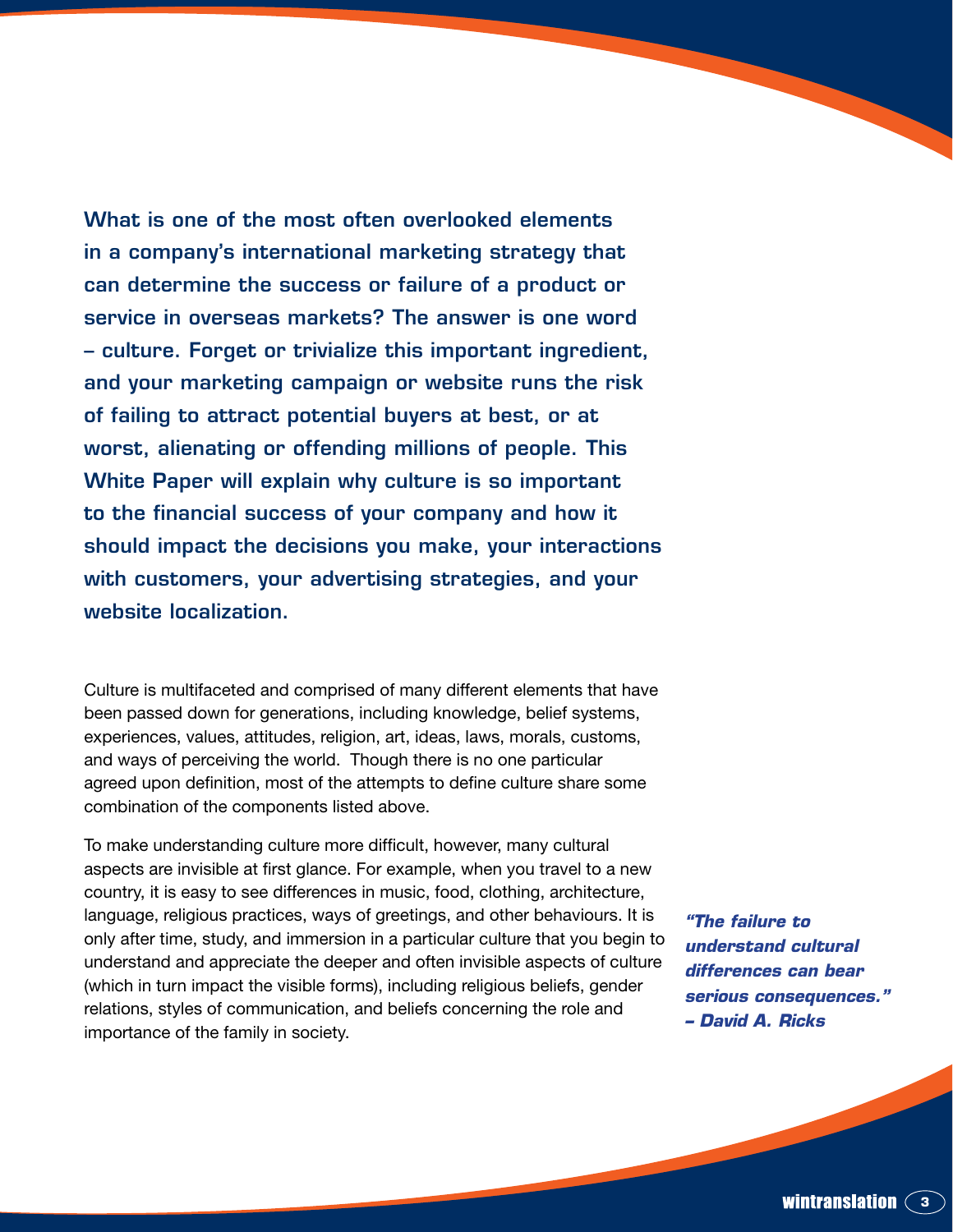# **How Much Does Culture Really Matter to my Business?**

# **Part I - The Impact of Culture on your Business Relationships with Overseas Clients, Customers, Employees and Partners**

This section will discuss several considerations pertaining to culture that all businesses should be aware of when attempting to enter new markets. Some factors are seemingly small, such as the importance of colours and holidays, while others may have more of an impact on your business ventures. All of these elements are important, however, and the consequences of ignoring the unique cultural differences of your clients can be quite serious, including alienating an entire group of people and experiencing huge loss of sales.

### *Holidays: Why are they Important?*

Though they may seem inconsequential when contemplating specific cultural factors that will have an impact on your business relationships, holidays are actually quite important as they vary considerably from culture to culture. It is advisable to recognize some of the most widely celebrated holidays in the countries where you do business in order to better appreciate what people in different markets deem important in their lives, as well as to avoid scheduling an important meeting on a day when no one in your target market is in the office!

Again, it is necessary to step outside the box we have grown up in, the box that says the main holidays are Christmas, Easter, New Year's, and Thanksgiving. Not every culture celebrates these days, and for those who do, they might not celebrate in the same way or on the same day as those in North America. Many of these cultures will therefore not appreciate images of snow, Santa, Easter, or turkeys as much as people in Western cultures.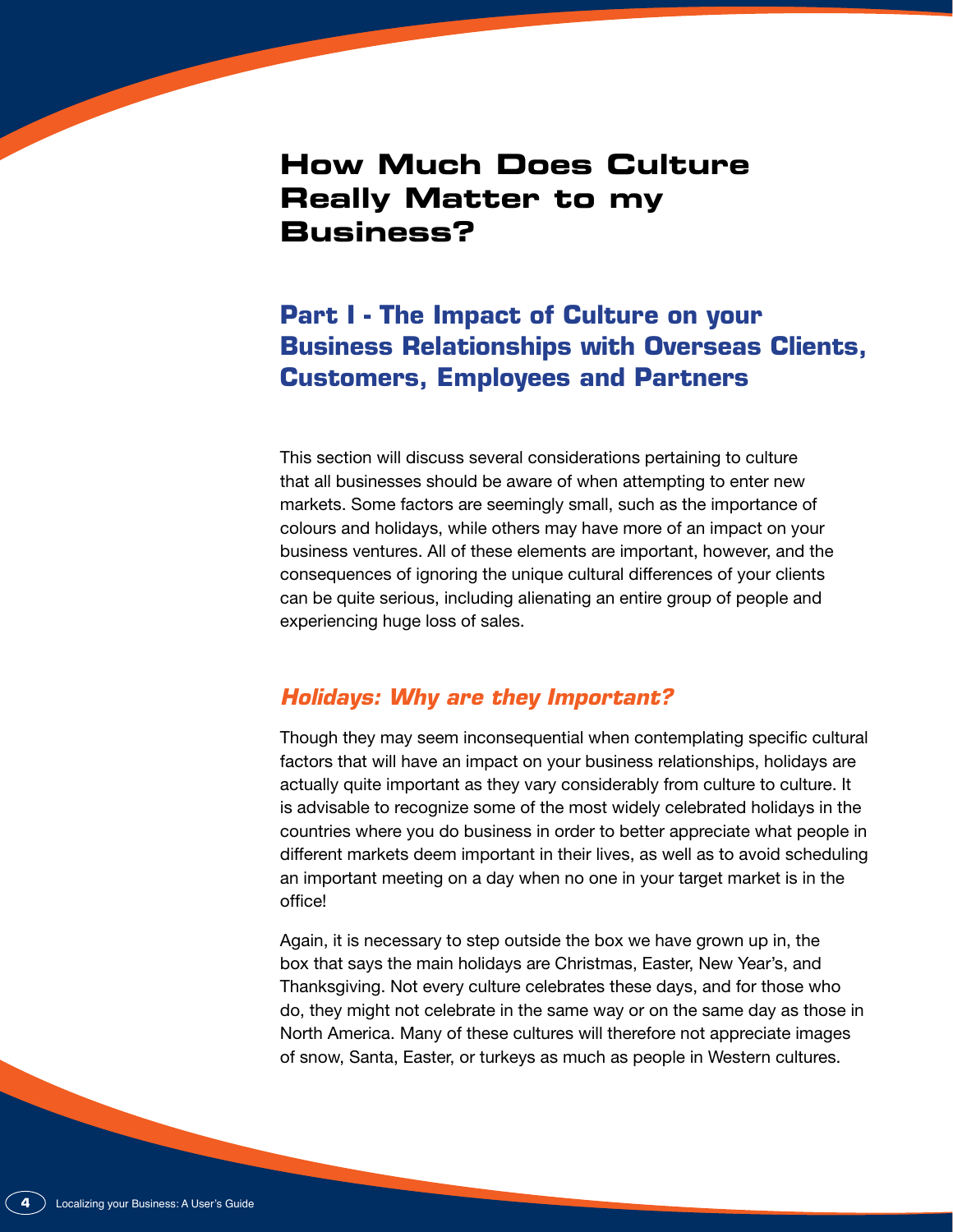When doing business internationally, it will serve you well to become familiar with the days on which the main holidays in your target market fall (many of them vary from year to year based on the lunar cycle) and also determine how (or if) your business partners and clients in potential or actual markets celebrate days such as New Year, International Women's Day, Rosh Hashanah, Yom Kippur, Diwali, Ramadan, Hannukah, or Orthodox Christmas, just to name a few.

#### *The Business of Relationships*

In many Western companies, phrases such as "time is money," or "let's get down to business," are common. On the other hand, companies in many other cultures around the world spend much more time, and place considerably more value, on forming and developing meaningful relationships with the people they do business with. For example, many executives in Middle Eastern, Mediterranean, Asian, and South American cultures prefer to do business with people they know and trust rather than people they have just met. In these cultures, forming a relationship must take place before doing any business deals and is required to ensure success with your overseas business partners, clients and customers.

Due to the importance of relationships in many countries, an appreciation and understanding of the culture of the person you are developing a relationship with is critical. It is also suggested that you learn at least a few of the common words and phrases in the language of your target market as this will be taken as a sign of respect and an indicator that you wish to pursue a long-term business relationship with their company. This awareness and preparation will go a long way in helping you to avoid embarrassing yourself and your company as well as possibly alienating potential customers. If you want to ensure long-term success after your initial entry into a foreign market, continued cultural awareness, communication, and competencies must be a priority for both you and your business.

*In many Western companies, phrases such as "time is money," or "let's get down to business," are common. On the other hand, companies in many other cultures around the world spend much more time, and place considerably more value, on forming and developing meaningful relationships with the people they do business with.*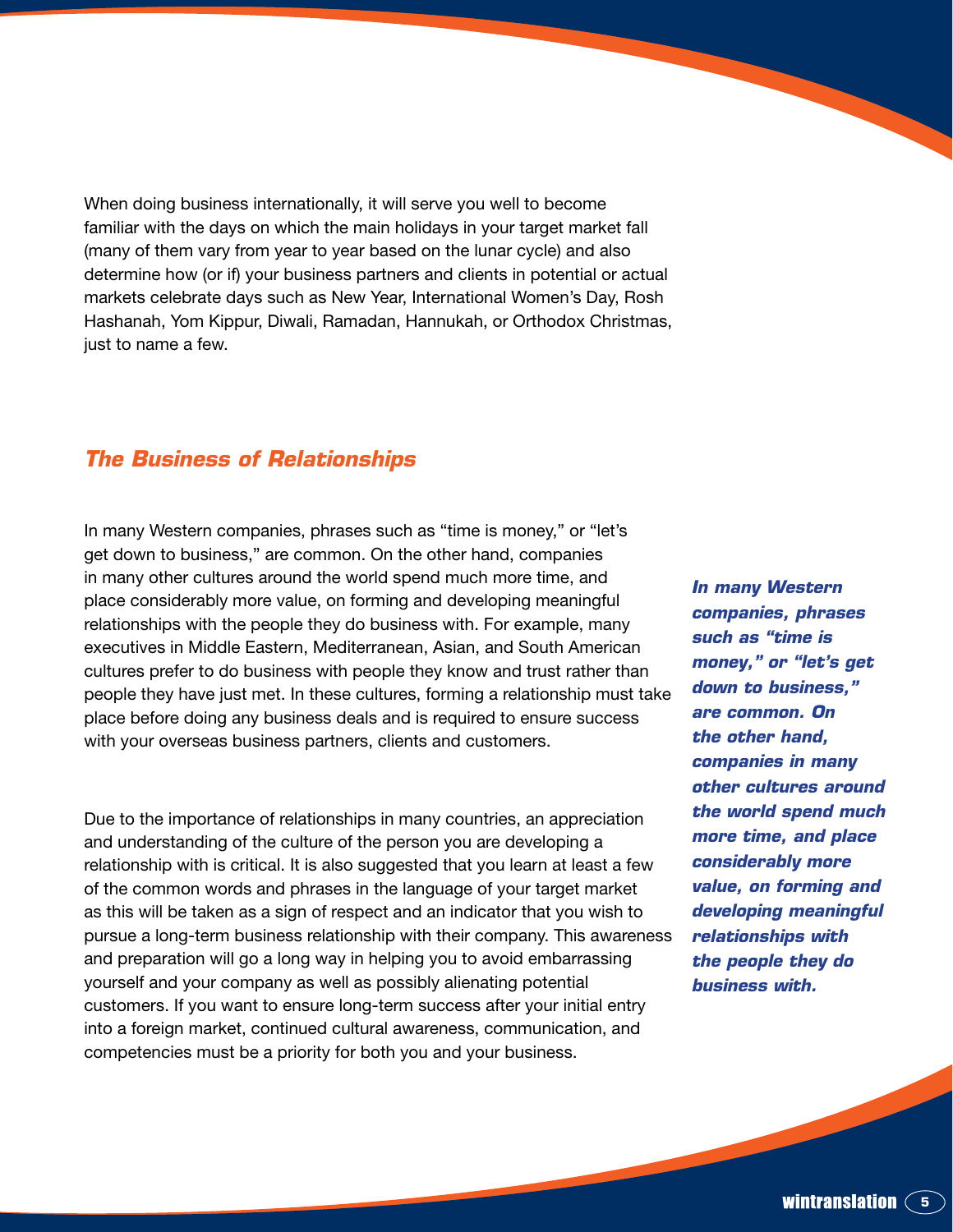#### *The Consequences of Ignoring Culture*

As noted above, there are many aspects of culture, such as religious beliefs and customs, which are hard to see and understand if you take only a cursory glance. However, these deep and hidden elements under the surface, much like an iceberg, often deeply impact the perceptions of potential customers in local markets. One high-profile example of a company failing to recognize this important fact occurred with Kakuto Chojin: Back Alley Brutal, the Xbox game developed by Dream Publishing and published by Microsoft Game Studios in 2002. In 2003, the game was recalled due to the extremely negative and vocal reaction from some Islamic groups due to the fact that verses from the Qur'an could be heard in the background.

It is when businesses fail to understand these elements that they get into trouble and go over "the cultural edge," a situation that can be defined as the "tipping point at which a content element stretches the limits of the intended context, changing the game from 'fun' to potentially 'offensive.'" These controversies are often the result of a lack of time, knowledge, and/ or appropriate development process. On the other hand, if businesses are proactive and conduct the necessary research into the cultural practices of their target market, then controversy and alienation can be avoided.

The importance of the possible outcomes of your marketing strategy, product release, or website necessitates constant vigilance and consideration of the culture of your target market. If you fail to do so, you may experience the following potential consequences:

- Consumers lose faith and confidence in your product and company;
- Customer backlash and highly visible, negative public reactions;
- Negative public relations and the erosion of the brand you have worked hard to build;
- Loss of revenue, sales opportunities, and customers; and
- Possible punishment in the form of retaliatory legislation or lawsuits.

## **Did you know?**

*Back Alley Brutal, the Xbox game developed by Dream Publishing and published by Microsoft Game Studios in 2002. In 2003, the game was recalled due to the extremely negative and vocal reaction from some Islamic groups due to the fact that verses from the Qur'an could be heard in the background.*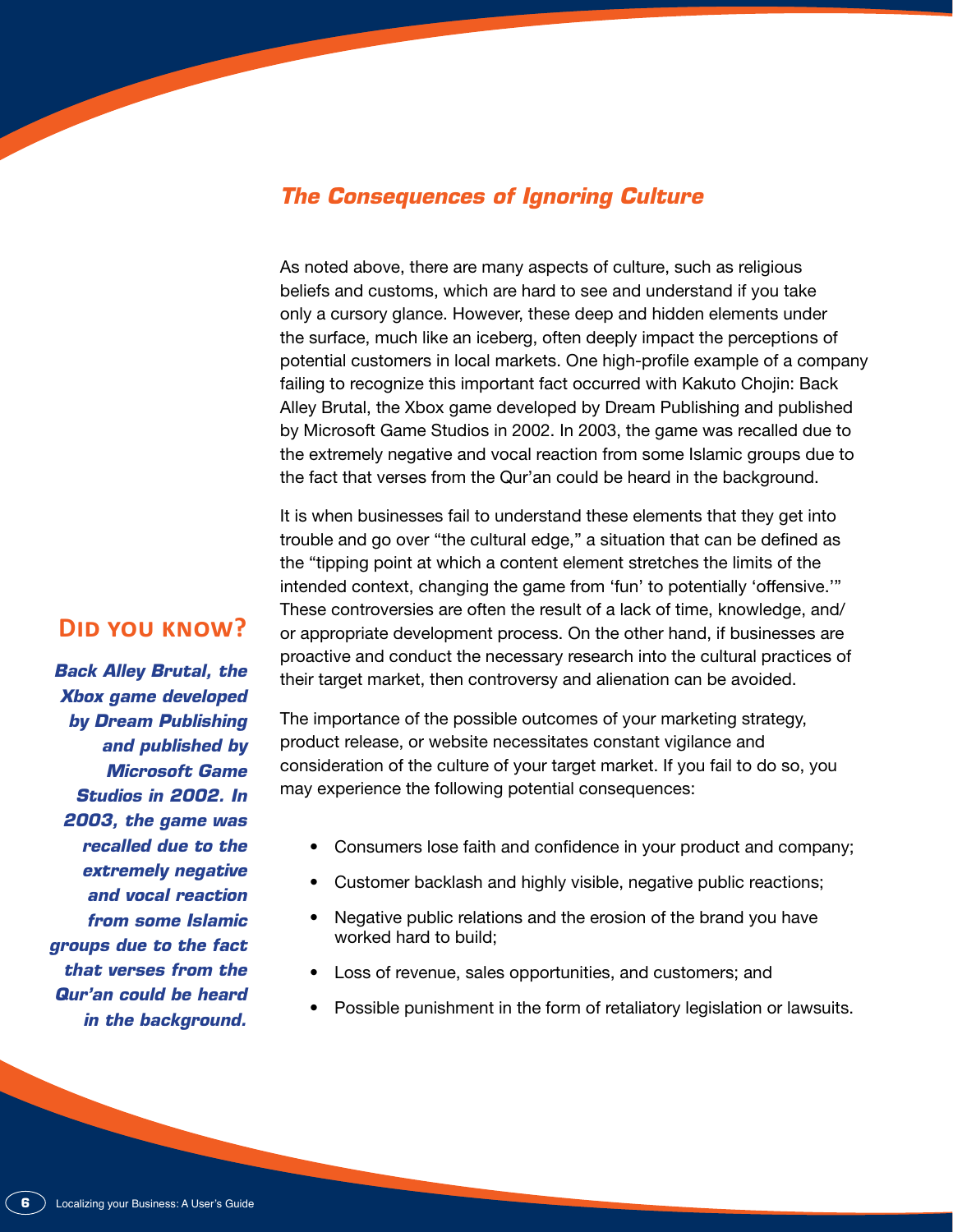# **2) The Impact of Culture on Website Localization and Web Content**

To better understand and anticipate how your website will be perceived, interpreted and responded to by potential customers in your target market, it is important to know more about its socio-cultural environment before you begin to design your website and localize web content.

### *Maximize your Online Potential*

As mentioned above, our culture impacts how we perceive, process, and interpret information. This is very important when it comes to using the Internet and websites to attract international customers in overseas markets. The unique characteristics of the web carry important cultural implications that are important for business owners to be aware of in order to maximize their online potential:

| <b>Web Characteristic</b>                                                                                                      | <b>Cultural Implication</b>                                                                                                                                                                 |
|--------------------------------------------------------------------------------------------------------------------------------|---------------------------------------------------------------------------------------------------------------------------------------------------------------------------------------------|
| The Web is an open network with global access.                                                                                 | The Web is viewed by people across countries all<br>over the world thereby allowing for people from a<br>wide number of cultures to view your website.                                      |
| The built-in interactive nature of the Web.                                                                                    | A medium that lends itself to culturally sensitive<br>dialogue.                                                                                                                             |
| The Web is characterized by hyperlinks and self-<br>search option.                                                             | Hyperlinks and self-search options rely on<br>consumer motivation to browse; therefore if web<br>content is not customized for global customers,<br>the interactive efforts might be wasted |
| Web technologies can help capture customer data<br>that can be used for customization.                                         | Using customer databases and software, country-<br>specific and culture-specific profiles can be<br>created and used to better meet diverse customer<br>needs.                              |
| Media convergence and broadband technology<br>make the web an ideal medium to interact with<br>audio, video, graphic and text. | Media convergence on the web can be used to<br>develop culture-specific themes, pictures, content,<br>and sounds.                                                                           |
| On the Web the capacity to hold visitors' attention<br>is an important challenge.                                              | The web sites that are culturally sensitive and<br>appropriate are more likely to engage the users.                                                                                         |

Source: The program module was developed by Professor Nitish Singh, "Website Cultural Customization: A Luxury or an Imperative?" California State University (CSU) Chico Research Foundation, in conjunction with GALA and the Localization Institute (2009).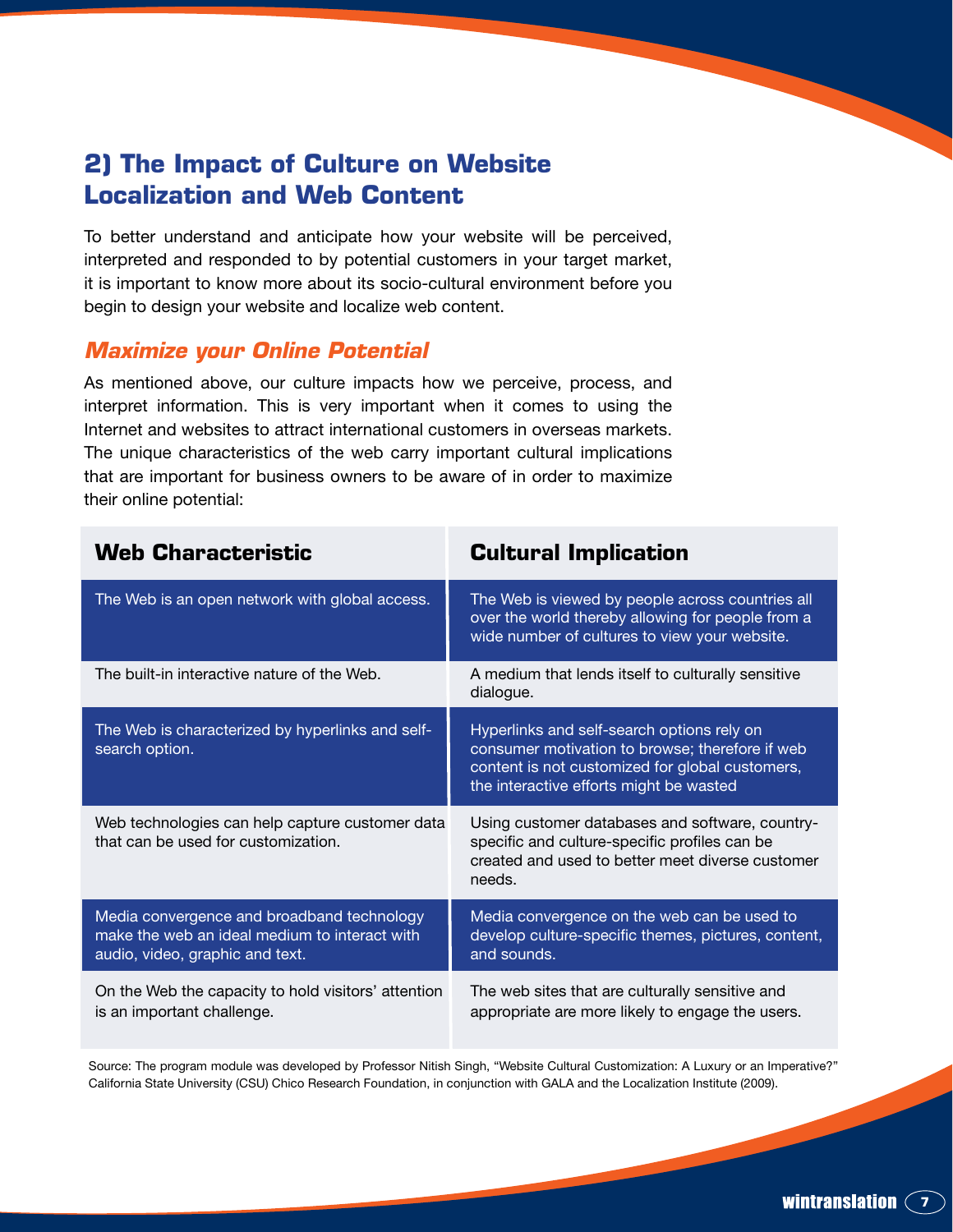#### *Cultural Values*

One of the biggest mistakes that a business can make is to ignore the important implications that culture can have on their website design and localization projects. Particularly, there are certain cultural values that will have a significant impact on how potential customers view your website. The chart below compares several important cultural characteristic and provides possible strategies that can be adopted when attempting to reach people holding that particular value:

#### *Individualism*

• Belief that the goals, needs, and values of an individual take precedence over that of the group.

Suggestions: Include a privacy statement and clearly state how people's personal information will be protected or used; personalization through gift recommendations, acknowledging people in greeting by name when they log on; and use images and words that emphasize self-reliance, independence, and personal achievement.

#### *Low Power Distance*

• A weak belief in authority and hierarchy • Resists hierarchy and power

• High on egalitarianism (belief that all people are equal and should be afforded the same rights)

High Uncertainty Avoidance

• Predictability, structure, and order is highly valued

• Uncertainty and ambiguity are not tolerated

Suggestions: Use local terminology, including metaphors and puns; provide free trials, coupons, or downloads to minimize the risk associated with purchasing a new product or service; provide 24 hour customer service via telephone; and include testimonials from satisfied customers.

#### *Masculinity*

- • Belief in achievement and ambition
- • Assertiveness, material possessions, and success are valued and seen as important

#### *Collectivism*

• Belief that the goals, needs, and values of the group take precedence over that of the individual.

Suggestions: Links to local web sites or partners, clubs or chat rooms; customer loyalty programs; mention collective work responsibility in your vision statement; emphasize that the customers are like family; and include country-specific symbols or pictures reflecting unique and/or celebrated aspects of the country.

#### *High Power Distance*

- • A strong belief in authority and hierarchy
- • Accepts hierarchy and power
- • Low on egalitarianism (belief that all people are equal)

Suggestions: Include company hierarchy information and pictures and profiles of CEOs and upperlevel executives; use proper titles that denote the appropriate level of respect; mention the awards your company and/or executives have won; and include a vision statement signed by the CEO or top management.

Low Uncertainty Avoidance (Risk-Taking) • Willing to take risks

• Ambiguity, uncertainty, and limited structure are accepted

#### *Femininity*

- • Belief in nurturing and caring for others
- • Helping others, protecting the environment for future generations, and a high quality of life are all valued and given a high priority

Source: The program module was developed by Professor Nitish Singh, "Cultural Customization Framework Explained," California State University (CSU) Chico Research Foundation, in conjunction with GALA and the Localization Institute (2009).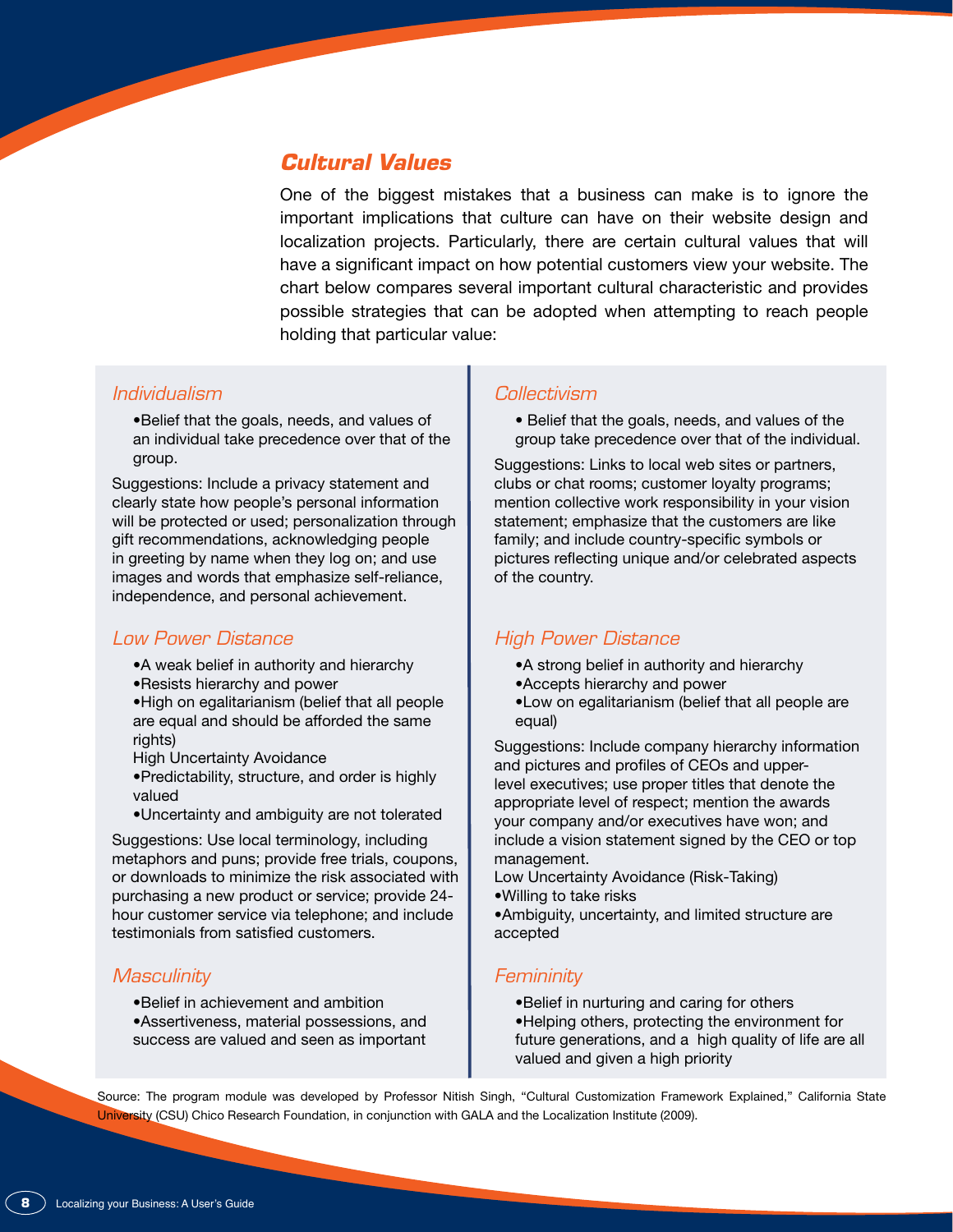It is therefore important that you understand where the people in your target market fit into the various categories above as this will impact how they interpret and respond to your website.

#### *Culture and Colours: What does one have to do with the other?*

Now, I know everyone learned all their colours back when they were in kindergarten. But did you ever stop to consider that people from Asian or Middle Eastern cultures may ascribe different meanings to colours compared to people in North America? When localizing websites, documents, or advertising campaigns, it is crucial to step outside our North American and/or Western "bubble" and learn a bit more about the significance that colorus may have for people around the world in order to avoid embarrassment or possibly alienating potential clients.

You might be thinking, "Sure, colours might represent different things to different people, but are they really that big of a deal?" Let me assure you that the answer is most definitely, yes. For example, the colour red is often a symbol for Christmas in North America, while in countries such as Russia, China and Vietnam, the same colour symbolizes Communism. The army of the former Soviet Union was actually known as the "Red Army." Perceptions around the colour white are another example of extremely different reactions to the same colour. In many Western countries, white conjures up images of purity and innocence, brides in wedding dresses, snow, and winter. On the other hand, some Asian cultures associate white with death and mourning.

## *Pay Careful Attention To….*

It is clear that much of your international success hinges on understanding and appreciating the impact of culture on your website localization and business globalization efforts. All of the elements important to localization must be viewed through a cultural lens. Specific aspects of website and content design that will be influenced by culture and in turn influence the way visitors perceive your site include:

*Colours are important in communications. Feelings, ideas, and emotions can be expressed with colours. When designing websites or brochures for international markets, the colours are a crucial factor. Not paying attention to them could result in expensive and often embarrassing problems.... Make sure your website has the right colour when entering into different markets. The wrong colour could transform the best designed website and best ad promotion into a nightmare.*

**<u>Wintranslation</u>**  $\left( \begin{array}{c} 9 \end{array} \right)$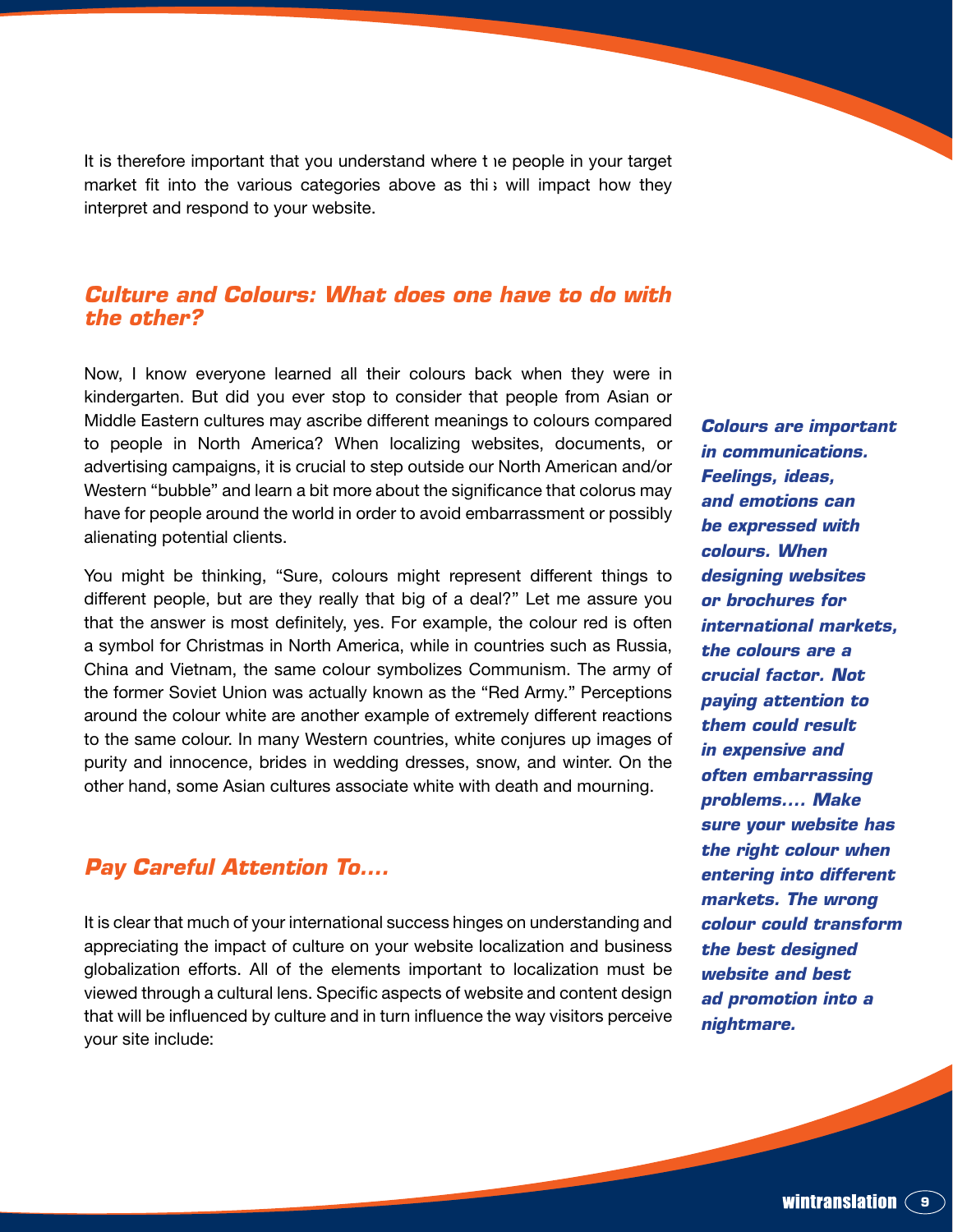**Did you know?**

*Number 13 is considered lucky in Italy, while the unlucky number is 17:* 

- well known Italian airline company (Alitalia) do not have the a seat with the number 17 - Renault sold it's R17 model in Italy as R177

#### *Number 4 is considered unclucky in China, Korea, Japan, Vietnam:*

- Some buildings in East Asia do not have the 4th floor; - None of Nokia's cell phones series is beginning with number 4 - The Canon PowerShot G series of digital cameras skipped the G4 model name due to cultural superstitions

- Translation/Language Choice Phrases, metaphors, idioms, humour; vocabulary, grammar, concepts, and language style must all be equivalent between the translated document and the source document.
- Pictures People will be either drawn to or repelled from your website by the pictures and images you choose because they often carry implicit or explicit cultural messages.
- Symbols Be sure to avoid symbols, graphics, and colours that will have a negative connotation, be misunderstood, or cause offense in a particular culture. Sometimes symbols that are understood and culturally acceptable in North America may be meaningless or even offensive in other countries. For example, the icon depicting the OK sign using the thumb and index finger is perfectly acceptable in Canada. However, this same symbol is considered an obscene gesture in parts of South America.
- Colours Colours may have very different meanings for people in various parts of the world.
- Spatial Orientation Left justified text will probably be more visually appealing for English readers as opposed to people reading Arabic, where the language is read from right to left rather than left to right.
- Navigation Keep in mind that some languages will take up more space than others and that some languages read from right to left, rather than left to right. These factors will impact the ease and placement of navigation.
- Numbers Different cultures use different measurement systems, different ways of writing numbers or even different ways of interpreting numbers. A lucky number in one culture may be considered unlucky in another.

It is also important to remember that some cultures are much more formal when it comes to naming conventions and this should influence the interactive features on your website. For many websites in North America, it is fine to address people returning to your website with a simple, "Hi Sarah. Welcome Back!" However, in other cultures, that would be considered extremely rude. Your company and website would be received much more favourably in some cultures (especially among websites targeting an older audience) if you say, "Hello Mr. Smith. It is wonderful to see you again. We so appreciate your continued support." Further, names in some countries and cultures are much longer than many names in English-speaking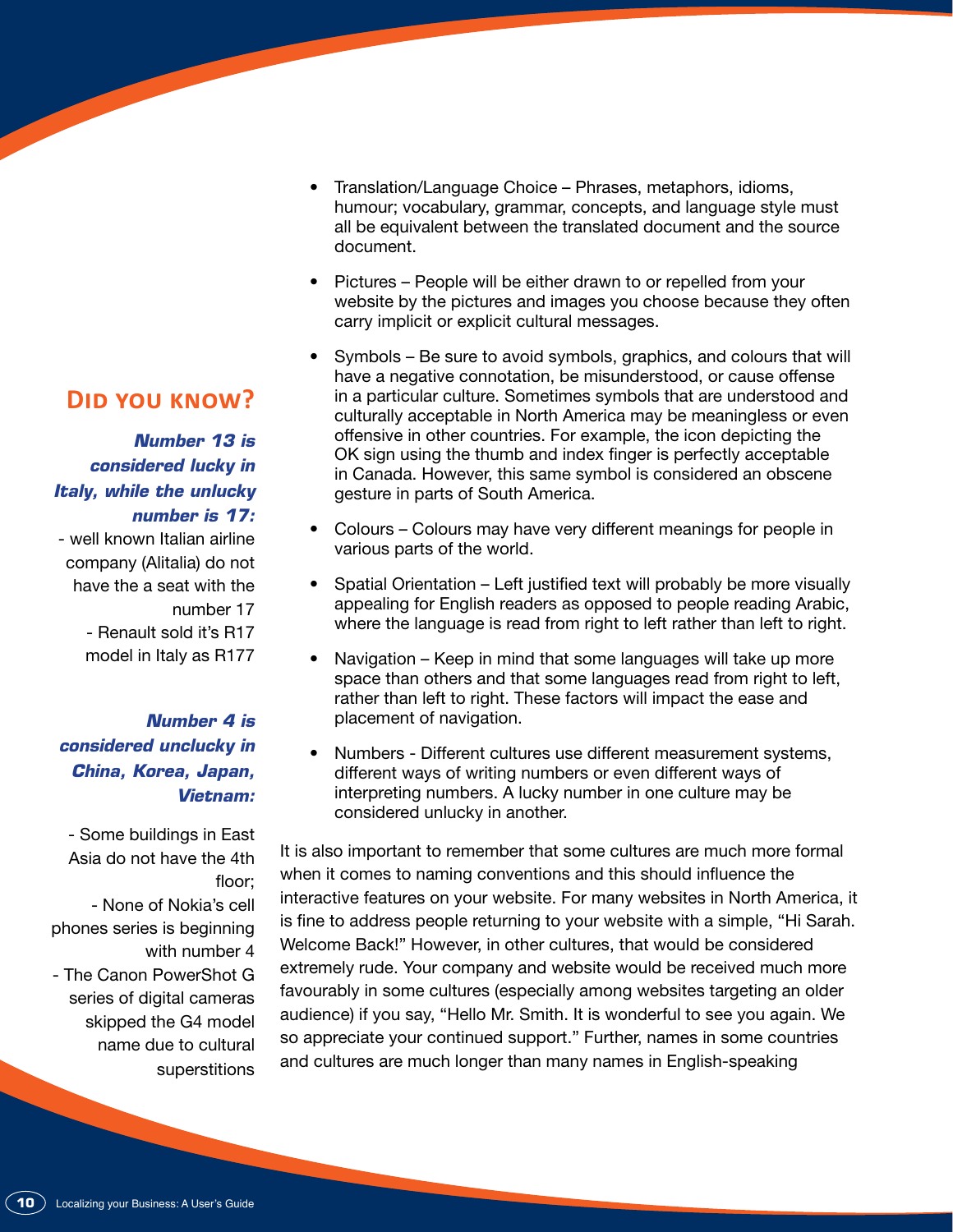countries, they may be in a different order, and some may even include three or four names for one individual. In this way, it is important that you allow for enough space when people enter their names and other personal information.

# **3) The Impact of Culture on Your Public Relations, Marketing and Advertising Strategies**

Companies that do not understand and appreciate cultural differences often implement marketing strategies that are doomed for failure from the beginning. Marketing strategies in one country do not always translate into success in another country.

#### *"Not only can they fail – but the mistake could be so dramatic it can have a negative impact on the company's global brand! Companies need to make variations to their marketing approach when doing business internationally." - Izabela Lundberg*

If you are responsible for public relations at your company, then you know the importance of brand consistency, advertising, media relations, and crisis management. But do you fully appreciate the impact that culture and awareness of cultural differences has on the success or failure of your public relations campaign when launching a product or service in a foreign market? For example, Pepsodent attempted to sell their teeth-whitening toothpaste in Southeast Asia but was met with extremely limited success due to one very important, yet over-looked detail. In many cultures throughout the region, people chew betel nuts in order to make their teeth black because black teeth are deemed attractive, the nuts are believed to strengthen teeth, and these nuts are associated with a variety of cultural rituals and ceremonies. A little bit of market research and awareness of cross-cultural differences could have avoided the failure and embarrassment associated with this marketing strategy.

It is therefore important to be culturally sensitive and aware when producing, naming, selling, and advertising products. For example, the makers of Barbie realized that little girls around the world had different skin colours, wore

**TIP!** *When marketing to the general public, try to stay neutral. Have your marketing and advertising material reviewed by cross cultural specialists. This will ensure your advertisement does not offend a specific culture. In May 2008, Dunkin' Donuts pulled an ad featuring Rachael Ray off the air because of outrage over the black and white scarf she wore in the commercial. Critics say the scarf looks like a Kaffiyeh, which is a type of scarf some think is now said to symbolize murderous Palestinian jihad. Because of the controversy over the scarf, the Dunkin' Donuts chain stopped airing the commercial.*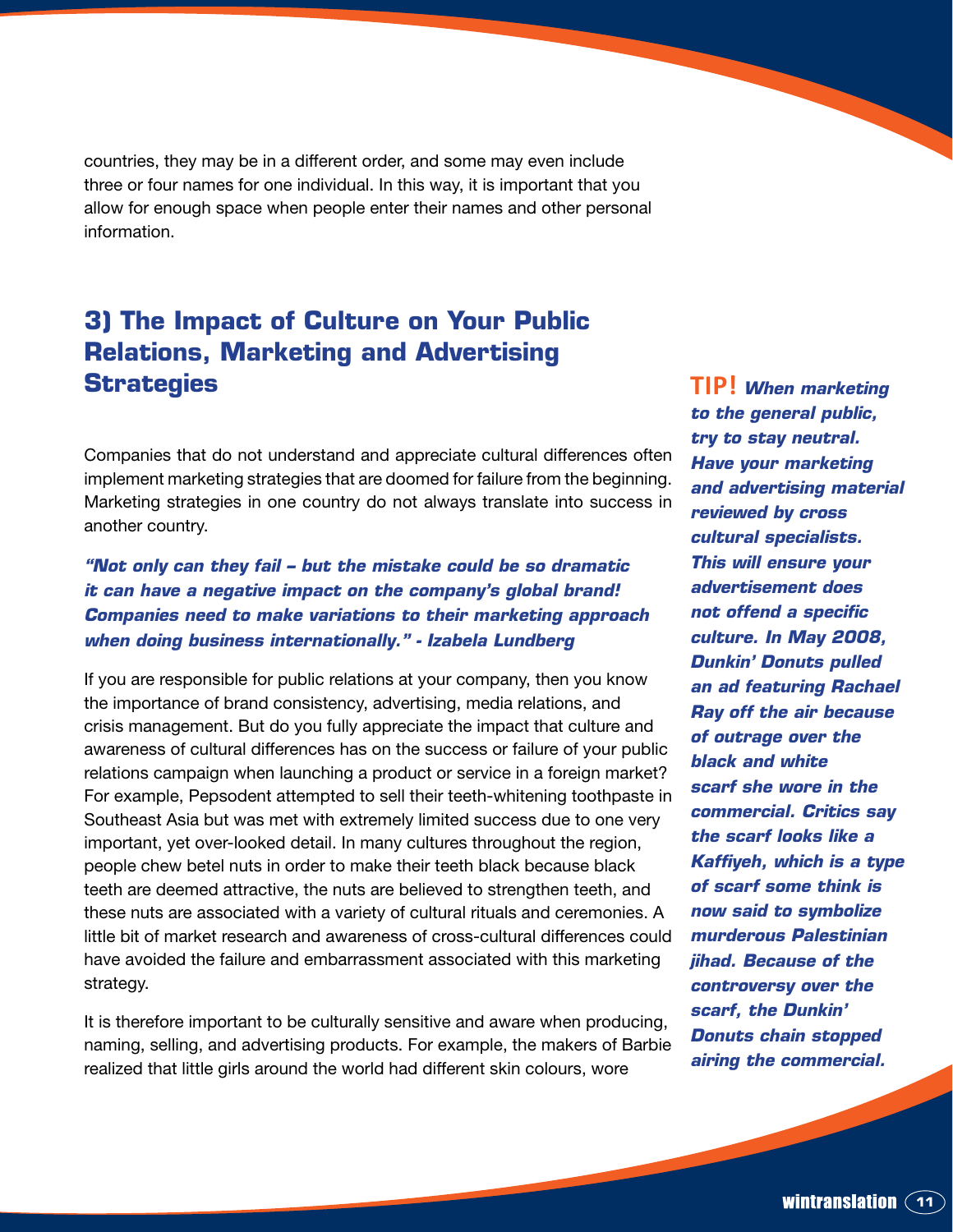different clothes, had different types of hair, and had completely different names. As a result, for the past 40 years, countries including Argentina, Australia, Canada, China, England, France, Germany, Italy, Korea, Malaysia, Mexico, Peru, Portugal, Spain, Sweden, Taiwan, and Venezuela have all sold Barbie dolls unique to their particular country and geared towards the wants and needs of their buyers.

Conversely, some companies did not stop and seriously consider the possible cultural ramifications of some of their products until the public demanded a change. For example, Crayola changed the name "Prussian Blue" to "Midnight Blue" in 1958 after teachers requested the overhaul. They voluntarily changed "flesh" to "peach" in 1962, in part due to the influence of the U.S. Civil Rights Movement. "Indian Red" was also changed after Crayola received reports from teachers "who felt some children wrongly perceived the crayon color was intended to represent the skin color of Native Americans," when in fact the name actually originated from "from a reddishbrown pigment found near India commonly used in fine artist oil paint" (Crayola). Regardless of the original meaning of the name, however, the fact that "Indian Red" could be perceived as derogatory towards a certain segment of the U.S. population was reason enough to change the name to "Chestnut" in 1999.

#### *What Happens When Culture is Left Out?*

You might be surprised at how many companies, even the large ones with huge budgets, have made amusing cultural blunders in their product naming efforts and overseas marketing campaigns. And by "blunder" I mean that they made a business decision that resulted in a "costly or embarrassing situation that was foreseeable and avoidable." Even though cultural differences can increase the number of potential communication barriers, businesses will do well to remember that consumers in different locations and cultures are influenced by their economies, values, attitudes, and preferences, and will therefore differ in "what they buy, why they buy, how they buy, when they buy, and where they buy" (Ricks, p. 3).

 "Because so many potential communication barriers exist, it is especially difficult for companies to effectively communicate with potential buyers. Messages can be translated incorrectly, inappropriate media used, regulations overlooked, and economic or taste differences ignored.

## **Did you know?**

*Pepsodent attempted to sell their teethwhitening toothpaste in Southeast Asia but was met with extremely limited success due to one very important, yet over-looked detail. In many cultures throughout the region, people chew betel nuts in order to make their teeth black because black teeth are deemed attractive, the nuts are believed to strengthen teeth, and these nuts are associated with a variety of cultural rituals and ceremonies.*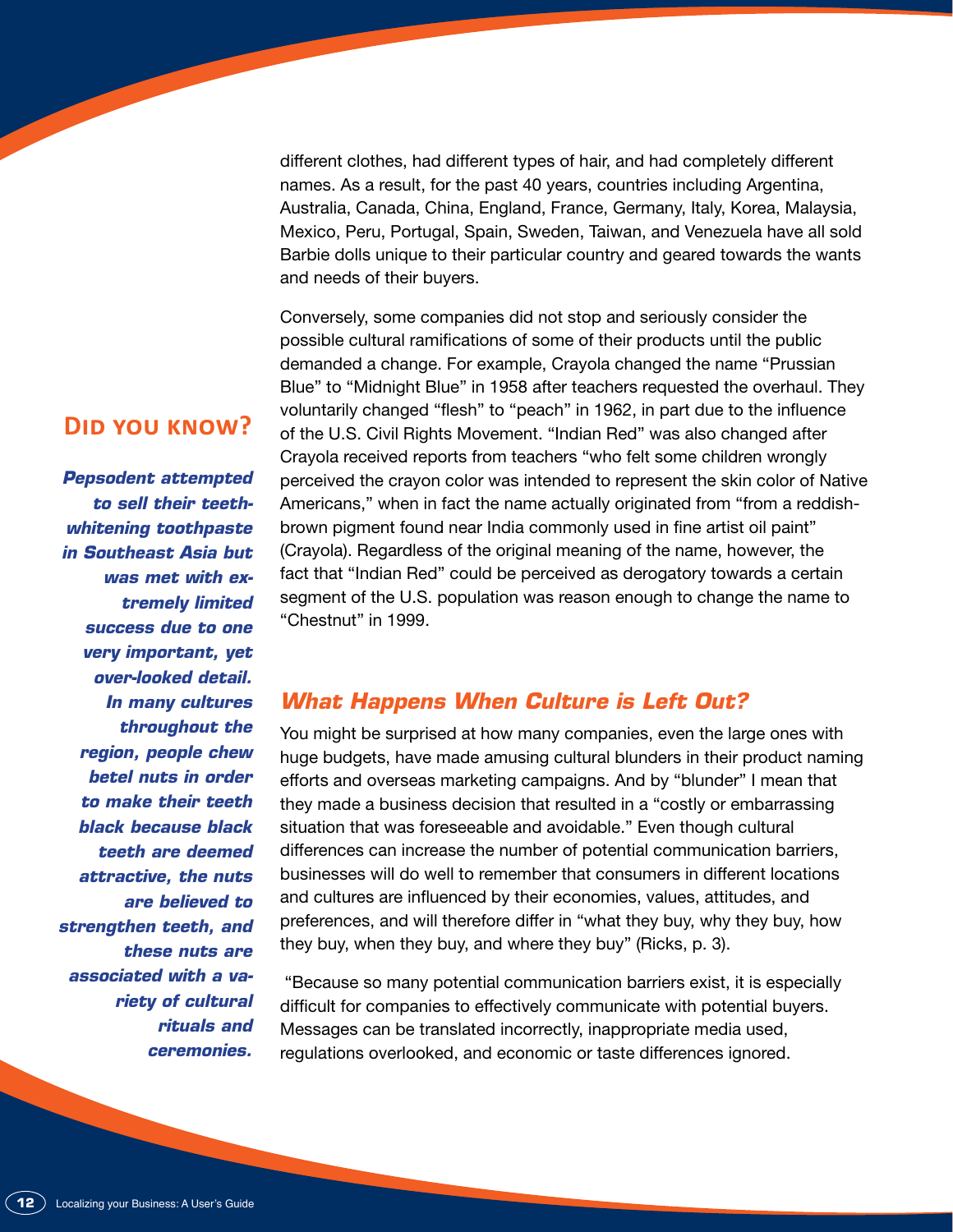Sometimes the potential customer never receives the company's message, and at other times the message arrives but because of its ineffectiveness is of little value. Every once in a while the buyer receives the message but, to the company's dismay, the message sent was incorrect." –Ricks, p. 10.

#### **Some examples of slogan, product design, and marketing flops based on ignorance of culture include:**

- Animals are viewed as a low form of life in Thailand, so when an eye glass company attempted to sell their product using images depicting cute, little animals wearing glasses, the advertisement was rejected by the target population.
- Another company used an owl as part of its promotional strategy in India. Though the owl is seen as a symbol of wisdom in some cultures, in India it is believed to be a symbol of bad luck.
- The Lotus 1-2-3 spreadsheet package had to be changed due to negative feedback after its introduction in the Japanese market. Since many Japanese did not want the entire office to know every time they made a mistake, Lotus had to modify the program and remove all the audible beeps that sound when a user makes a mistake.
- Some companies forget that certain cultures read from right to left, rather than left to right. In this situation, a billboard in North America with pictures from left to right in the order of a man with a headache looking sad and in pain; a man taking a pill; and a man smiling without a headache will not have the same advertising effect in the Middle East.

While some of the above examples are amusing (though probably not to the companies in question), they still serve as an illustration of how difficult it can be to take your company's product or service and begin to sell it in international markets.

A final example of a marketing campaign's major lack of awareness and sensitivity towards the culture of the desired target audience occurred in Thailand. In this country, where most of the population is Buddhist, the distribution of a film poster that depicted a man sitting on the head of a statue of Buddha was not kindly received. Many Buddhists demanded the poster be changed and implored people to refrain from seeing the film. In addition to extremely negative reactions in Thailand, the poster also caused anger and public protests among monks in Malaysia, Burma, and Sri Lanka. Understanding, appreciating, and respecting the culture of your **TIP!** *What is acceptable in one culture may be frowned upon in another. In 2003, Mattel Barbie dolls were outlawed in the Middle Eastern country of Saudi Arabia because the doll did not conform to the ideals of Islam. An alternative doll named Fulla was designed to be more acceptable to an Islamic market… though Fulla is not made by Mattel Corporation. In Iran, Sara and Dara dolls are available as an alternative to Barbie and Ken. The Muslim dolls with modest clothing and pro-family backgrounds, have been developed by a government agency to promote traditional values.*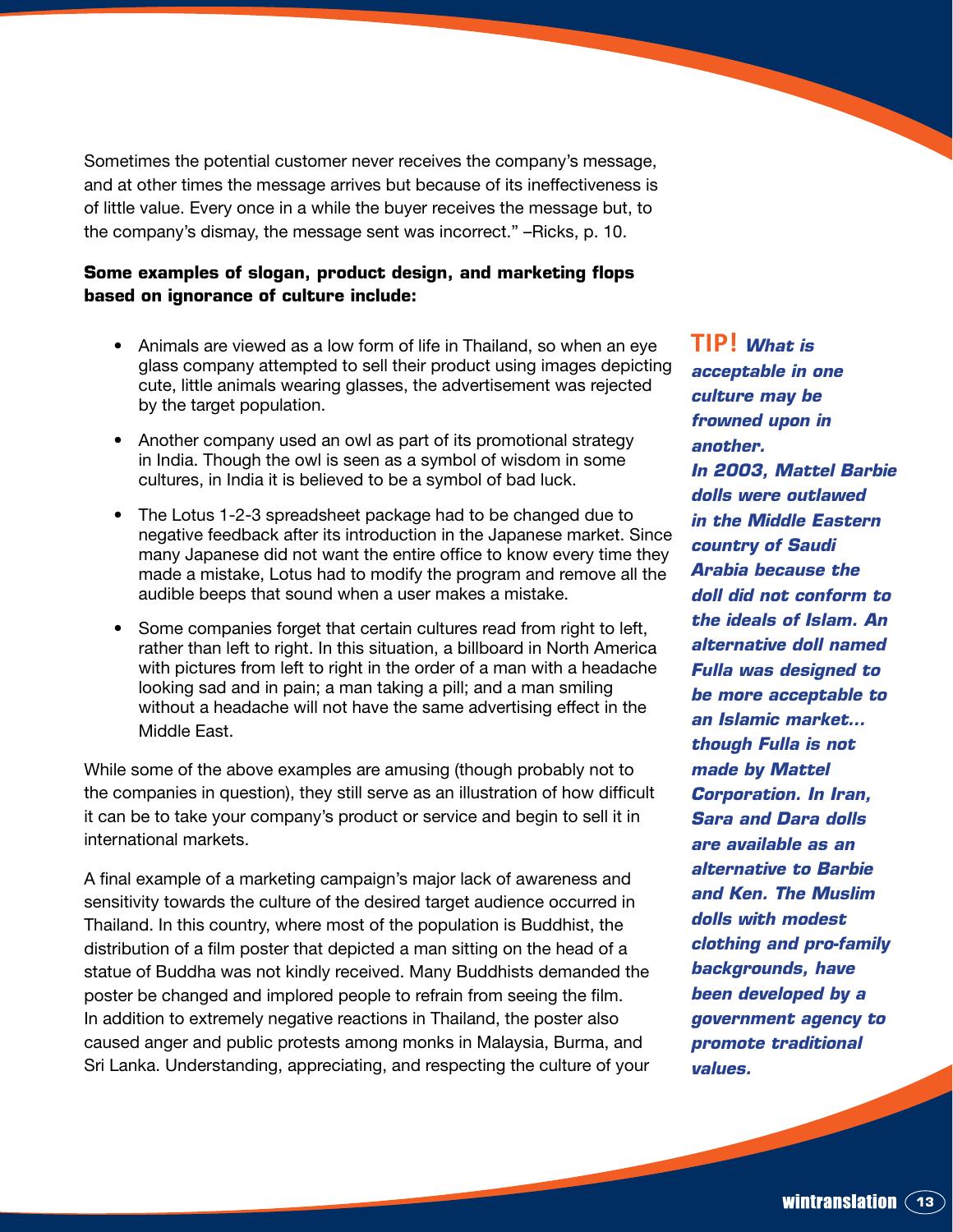target market is therefore extremely important when attempting to take your product or service into international markets.

As is clear from the above examples, appreciation for culture is so important to the success of your business. These examples also illustrate another central business reality: It is expensive to create a brand for your company – why jeopardize all the money, time and effort you have put into branding by failing to consider how your marketing and advertising campaigns will be received in foreign markets? A little bit of research and cultural awareness can go a long way in helping you enter your target markets, as well as avoiding embarrassment and preventing the alienation of potential customers.

*"Learn from the mistakes of others. You can't live long enough to make them all yourself." – Ricks, p. 2* 

## **Conclusion: Next Steps**

If you are serious about entering and succeeding in foreign markets, then you must consider culture in every aspect of your product development, website design, and marketing campaign. For web content translation, you are advised to hire a professional, highly-experienced, and well-qualified translator that is native to the language and culture of your target market and will be able to take into account cultural considerations involving expressions, slang, concepts, idioms, and other unique phrases. For your website development, it is a good idea to hire a web designer familiar with the concepts of localization and the needs of your target market.

Before publishing your website or distributing your product in a foreign market, you should also take special care to examine the following elements to ensure they are culturally sensitive and appropriate:

- Settings and Situations historical figures or events that may be controversial or deemed offensive to a particular culture, religion, or ethnic group;
- Examples and Allegories specifically religious, ethnic or cultural themes bearing a close resemblance to "real world" cultures;
- Images maps, flags, icons, clip art, photos, and videos;
- Audio voice, music, lyrics, and sound effects;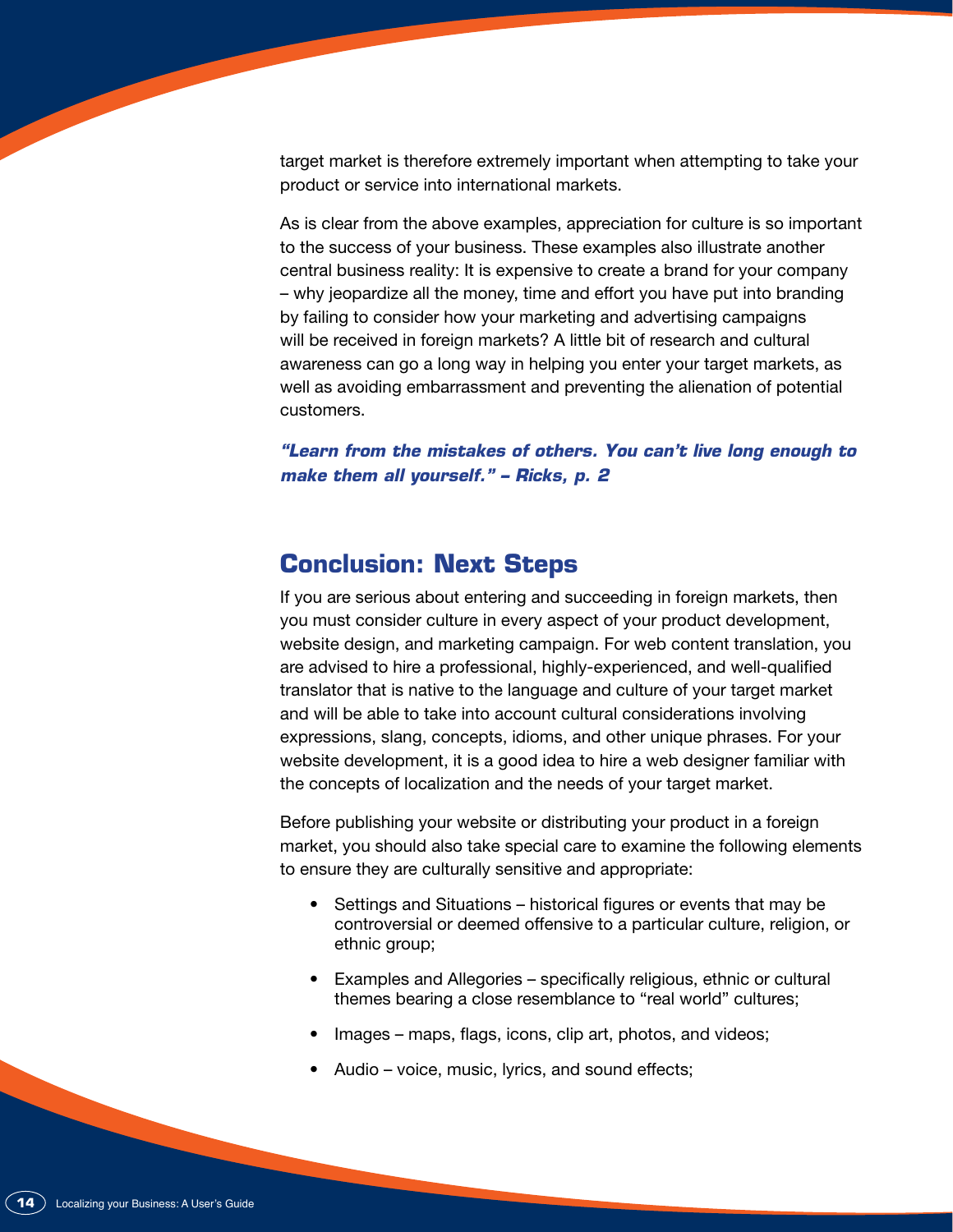- Packaging art work, text on the box, and reply addresses;
- Branding and Marketing brand names, advertising and marketing campaigns, and promotional items; and
- Messaging interviews with the media, press releases, speeches, corporate events, and talking points.

Further, if you plan on entering new markets throughout the Middle East, South America, or Asia then it is important that you take the time to form and develop relationships based on trust and respect with prospective overseas business partners, as these relationships are the building blocks of successful business ventures in many cultures. Finally, it is crucial that you learn from the mistakes other businesses have made. Read case studies, figure out how other companies went wrong, and then conduct the necessary research and devise strategies so you do not make the same mistakes.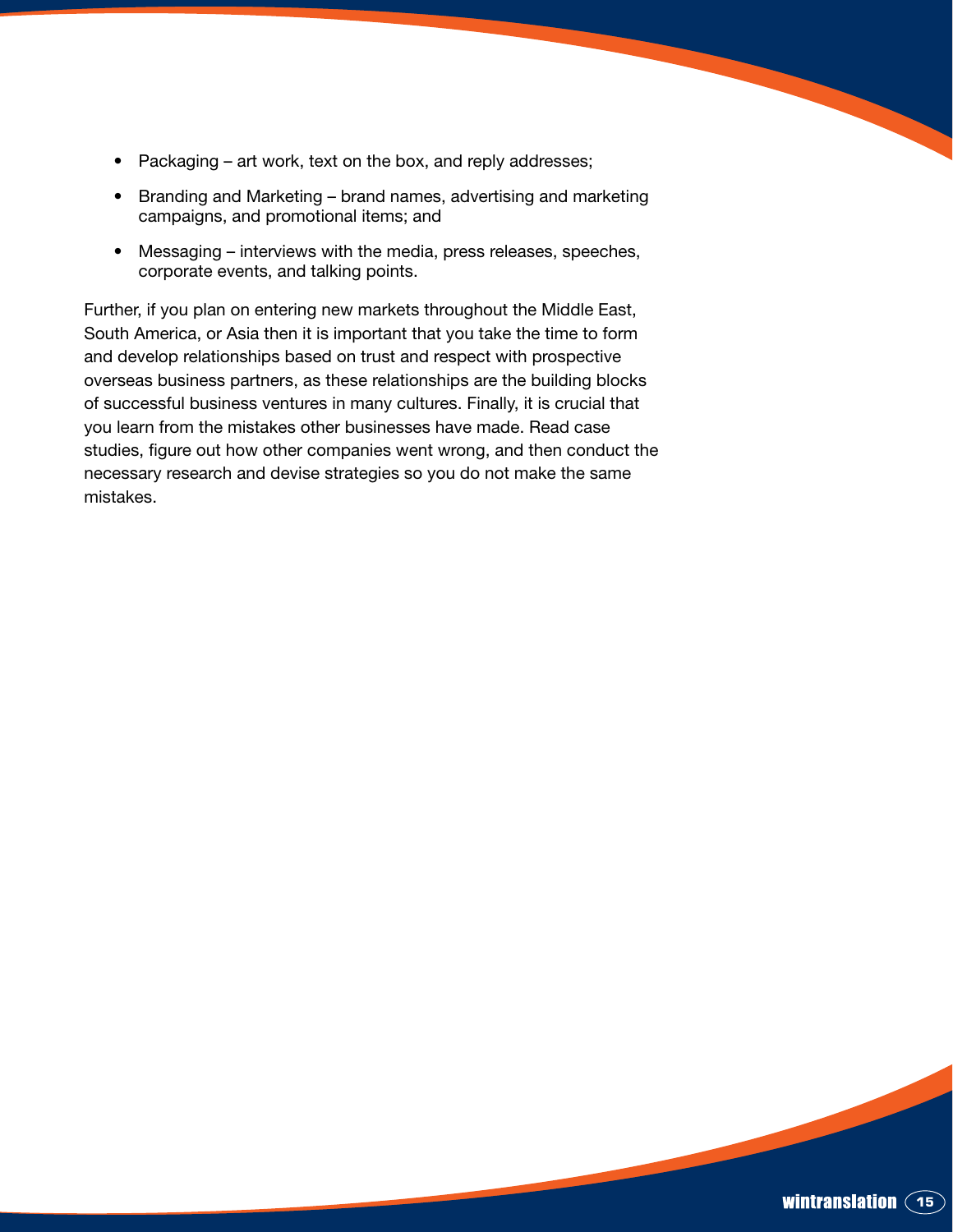#### Sources

Augustyniak, Michael J. "Barbie Doll Around the World: 1964-2007." Collector Books, http://www. collectorbooks.com/items/item\_detail.php?item\_num=7346 (accessed January 14, 2011).

Bologna, Sandra. "Cross-Cultural Advertising," http://www.wintranslation.com.

"Brand Naming Pranks and Blunders." (March 18, 2008), http://www.brandingstrategyinsider.com/2008/03/ naming-pranks-a.html (accessed January 17, 2011).

Bratu, Felicia. "Advertising to International Markets: Different Cultures, Different Tastes," http://www. wintranslation.com.

Bratu, Felicia. "Colours in Different Cultures." http://www.wintranslation.com.

Bratu, Felicia. "Don't Call Me By My First Name! Naming Conventions in Different Countries." http://www. wintranslation.com.

Bratu, Felicia. "Easter and Other Holidays Around the World." http://www.wintranslation.com/.

Bratu, Felicia. "10 Holidays to Add to Your Business Calendar." http://www.wintranslation.com/.

"Crayola Crayon Chronology." http://www.crayola.com/colorcensus/history/chronology.cfm (accessed January 17, 2011).

Culture Quotes, http://thinkexist.com/quotations/culture/ (accessed January 18, 2011).

Edwards, Tom. "Walking the 'Cultural Edge' of Content Risks in Global Business," ENGLOBE Inc. (2006).

"Guidance for Website Localization," http://www.wintranslation.com.

"Hollywood Buddha." http://www.haro-online.com/movies/hollywood\_buddha.html (accessed January 18, 2011).

Lundberg, Izabela. "International Marketing: Best 5 Solutions for Success." Global Entrepreneurs, http:// www.theglobalentrepreneurs.com/international-marketing-solutions/ (accessed December 8, 2010).

"Machine Translation v. Human Translators." http://www.wintranslation.com.

"Marketing Translation Mistakes." http://www.i18nguy.com/translations.html (accessed January 17, 2011).

Quest, Richard and Lakhani, Leone. "Cracking Cross-Cultural Etiquette." CNN, (October 17, 2004),

http://edition.cnn.com/2004/TRAVEL/10/15/bt.culture.etiquette/index.html (accessed January 18, 2011).

"QuotationsBook," http://quotationsbook.com/quote/9493/#axzz1BKZRh6gi (accessed January 17, 2011).

"Quotes on Culture and Culturally Sensitive Approaches." http://www.unfpa.org/culture/quotes.htm (accessed January 18, 2011).

Ricks, David A. Blunders in International Business, (Blackwell Publishing: 2006).

Singh, Nitish. "Cultural Customization Framework Explained," California State University (CSU) Chico Research Foundation, in conjunction with GALA and the Localization Institute (2009).

Singh, Nitish. "The International E-Environment." Localization Certification Program, California State University (CSU) Chico Research Foundation, in conjunction with GALA and the Localization Institute (2009).

Singh, Nitish. "Website Cultural Customization: A Luxury or an Imperative?" California State University (CSU) Chico Research Foundation, in conjunction with GALA and the Localization Institute (2009).

Taylor, Dave. "Global Software." http://www.intuitive.com/globalsoftware/gs-chap5.html (accessed January 17, 2011).

Zouhali-Worrall, Malika. "Found in Translation: Avoiding Multilingual Gaffes." Fortune Small Business (July 14, 2008), http://money.cnn.com/2008/07/07/smallbusiness/language\_translation.fsb/index. htm?postversion=2008071409 (accessed December 8, 2010).

Zouhali-Worrall, Malika. "How Not to Sell Abroad." http://money.cnn.com/galleries/2008/fsb/0807/gallery. bad\_translations.fsb/index.html (accessed December 8, 2010).